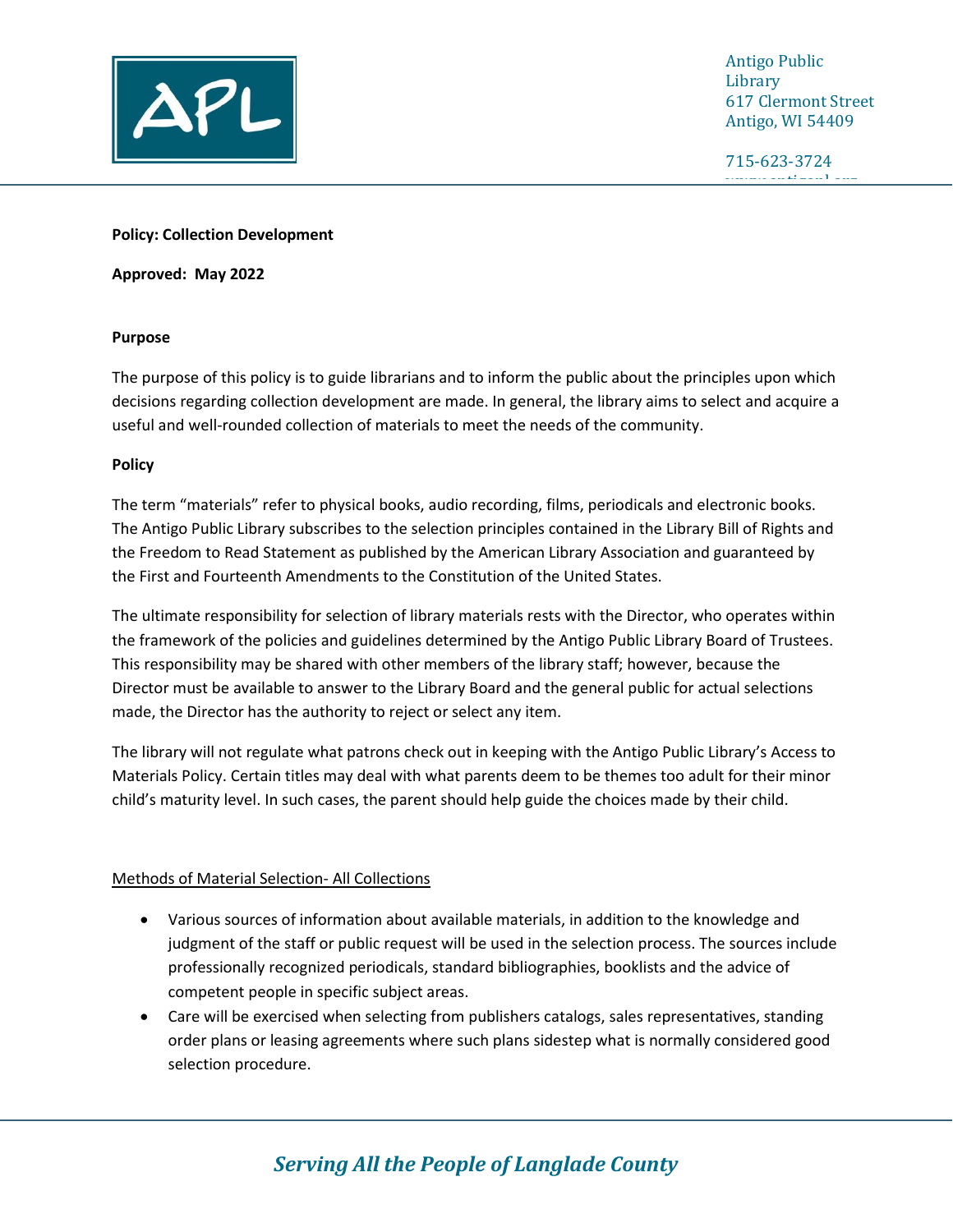

www.antigopl.org

## Criteria for Selection-Adult materials

To build collections of merit and significance materials must be measured by objectives guidelines, all acquisitions, whether purchased or donated are considered in terms of the following standards, an item need not meet all standards.

- Suitability of physical form for library use
- Relevance to community interest and needs
- Relation to existing collection
- Opinions of critics, reviewers, teachers, library staff members and Antigo Library Patrons.
- Availability of materials in the subject area
- Budgetary and space considerations
- Relation to other materials and existing area of coverage to maintain a well-balanced collection that provides multiple viewpoints.
- Current usefulness or permanent value
- Public demand
- Text books are generally only considered if there is substantial public interest or if it is the best book on a particular subject
- Criteria for selection includes literary and artistic work, suitability of content and vocabulary to the age of the intended reader, and the contribution of the book to the balance of the total collection.
- Factual reading should be clearly stated, accurate and up-to date.

### Responsibility for selection of Branch Libraries

Each Branch will receive a monthly rotating collection selected from the main library's collection. The rotating collection shall be broadly based including fiction, non-fiction, in both print and nonprint formats. The collection will contain adult, teen and children's materials.

### **Bias**

Processing and shelving of materials shall in no way reflect a value judgment of the materials. There will be no labeling of any item to indicate its point of view or bias.

### Controversial material

The collection must contain the various positions expressed on important, complicated, or controversial questions, including unpopular or unorthodox positions. It provides a resource where the individual can examine issues freely and make their own decisions. Selection will not be made on the basis of any anticipated approval or disapproval, but solely on the merits of the work in relation to the building of the collection at serving the interest of the readers.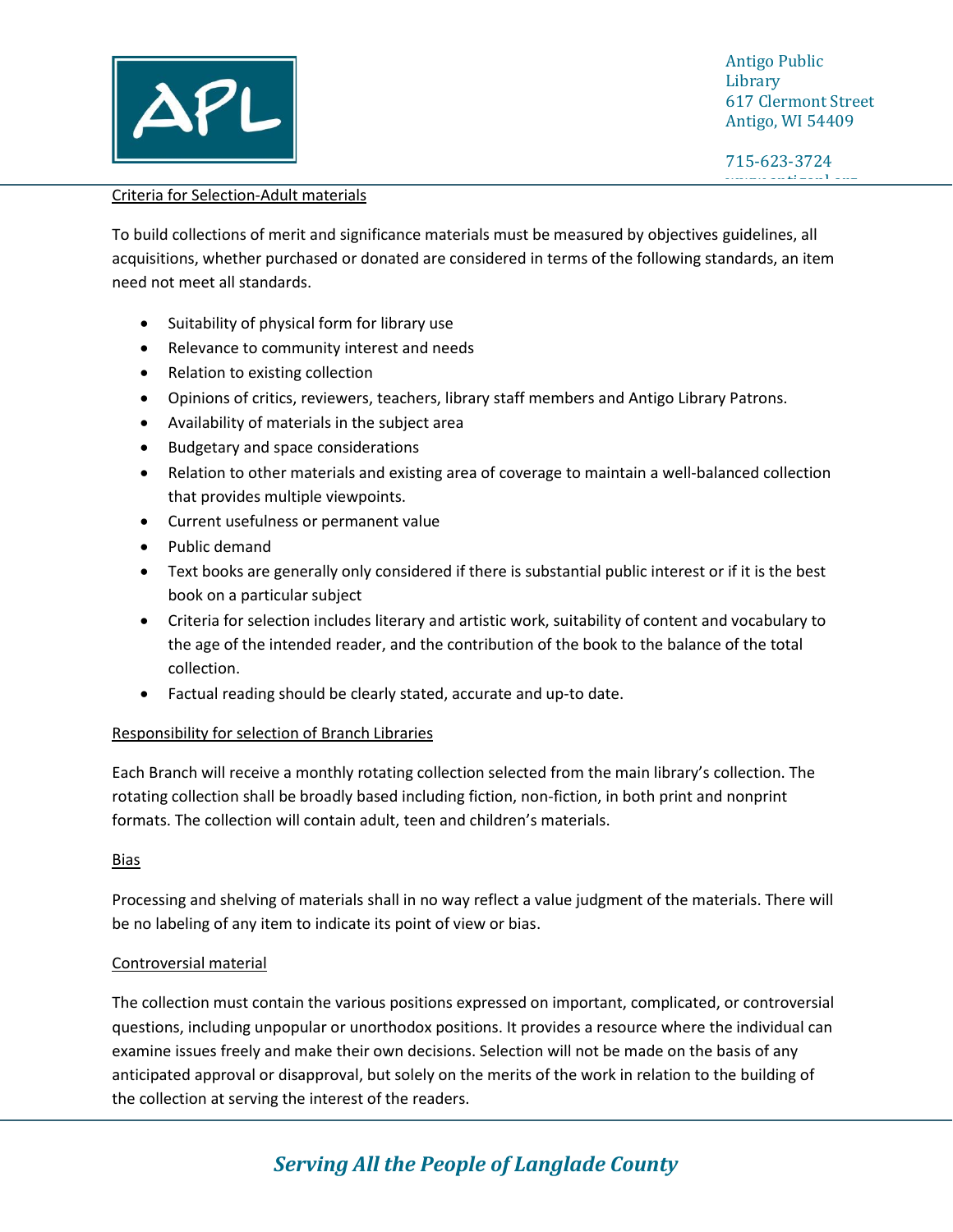

715-623-3724

ww.antigopl.org/<br>www.antigopl.org/ Responsibility for the materials viewed by minors rests with their parent or legal guardians. Selection of adult material will not be limited by the possibility that the material may inadvertently come into the possession of minors.

Although materials are carefully selected, differences of opinions may arise regarding suitable material. Patrons requesting that material be withdrawn from or restricted within the collection may fill out a "Statement of Concern About Library Resources" form which is available in the library.

This form should be given to the library director for review and they will write a response stating why the item was selected to the patron. If the patron is not satisfied with the director's response then the inquiry will be placed on the agenda of the next regular library board meeting. The library board's decision at that meeting concerning the item will be final.

The form is attached to this policy.

### **Duplication**

Depending upon demand, duplicate materials may be purchased.

### Replacement

A replacement means an item purchased to take the place of another item previously in the collection of which the last copy has been withdrawn.

It is the library's policy not to automatically replace all books withdrawn because of loss, age, or damage. Need for replacement in each case is judged by two factors:

- Existence of adequate coverage in the item's field by similar material
- Demand for specific title

### Specialized Materials

Specialized materials of limited community interest will not ordinarily be purchased. Referral to other library collections and interlibrary loan will be used to supply patrons with these materials.

### Gifts and memorials

The library accepts gifts of books and other materials with the understanding that they will be added to the collection only if appropriate and needed. If they are not needed because of duplication, condition, or outdated information the Director can dispose of them as they see fit. The same criteria of selection and withdrawal which are applied to the purchase and de-selection of materials are applied to gifts. Memorial gifts of books or money are also accepted with suitable book plates placed in the book. Specific memorial books can be ordered for the library on request of a patron if the request meets the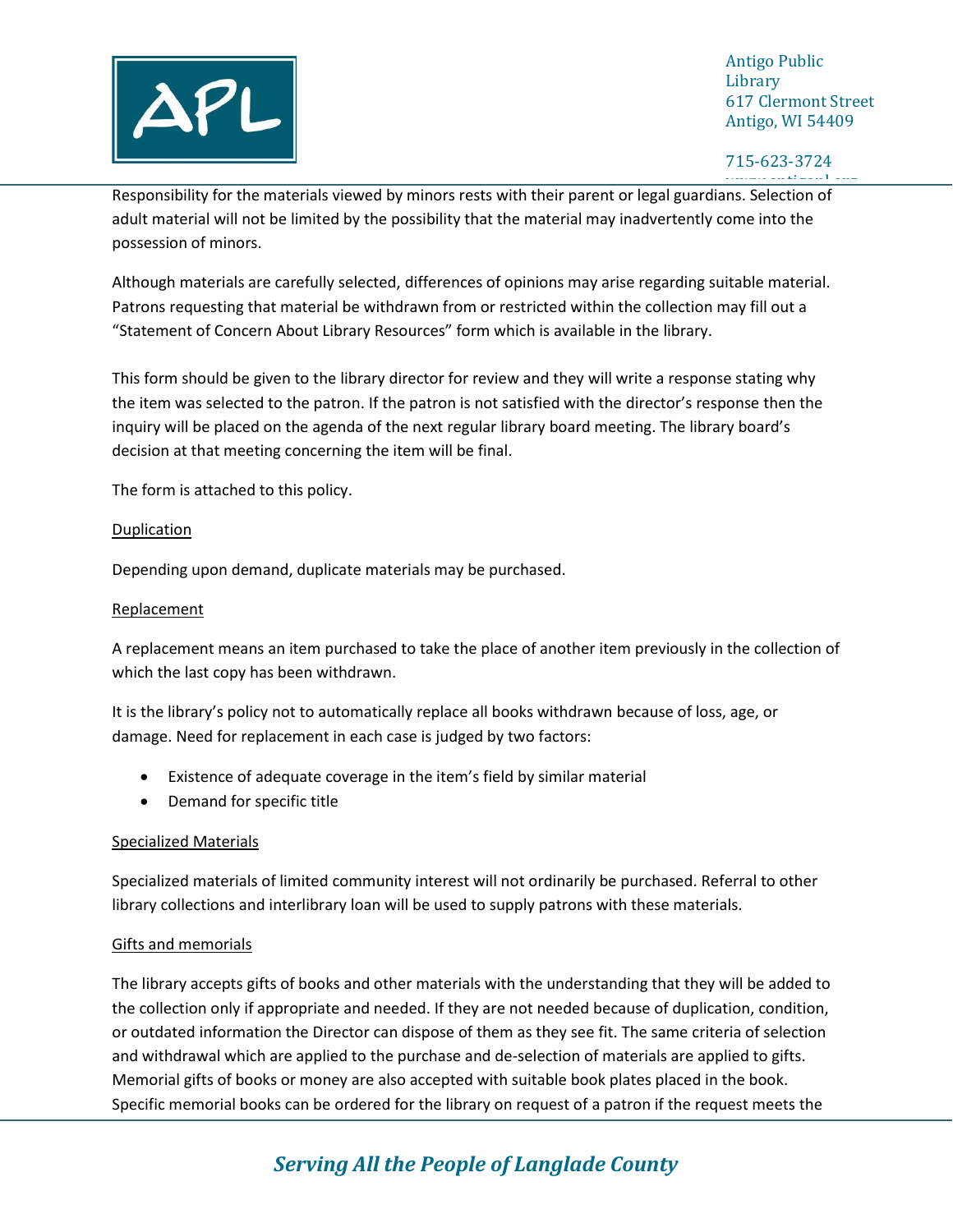

715-623-3724

ww.antigopl.org<br>www.antigopl.org criteria established by this policy. It is desirable for gifts of or for specific titles to be offered after consultation with Director. Book selection will be made by the Director if no specific book is requested. The Antigo Public Library encourages and appreciates gifts and donations.

By law, the library is not allowed to appraise the value of donated materials, though it can provide an acknowledgment of receipt for the items if requested by the donor.

### De-selection

The purpose of de-selection is to evaluate the collection in conjunction with the selection of new and replacement materials. An active and continuous de-selection program is essential in order to keep the collection viable.

### Criteria for de-selecting materials

- A. Physical condition
- B. Obsolescence of information or presentation
- C. Replacement by later edition or version
- D. Excess number of duplicate copies
- E. Lack of storage space or materials
- F. Insufficient use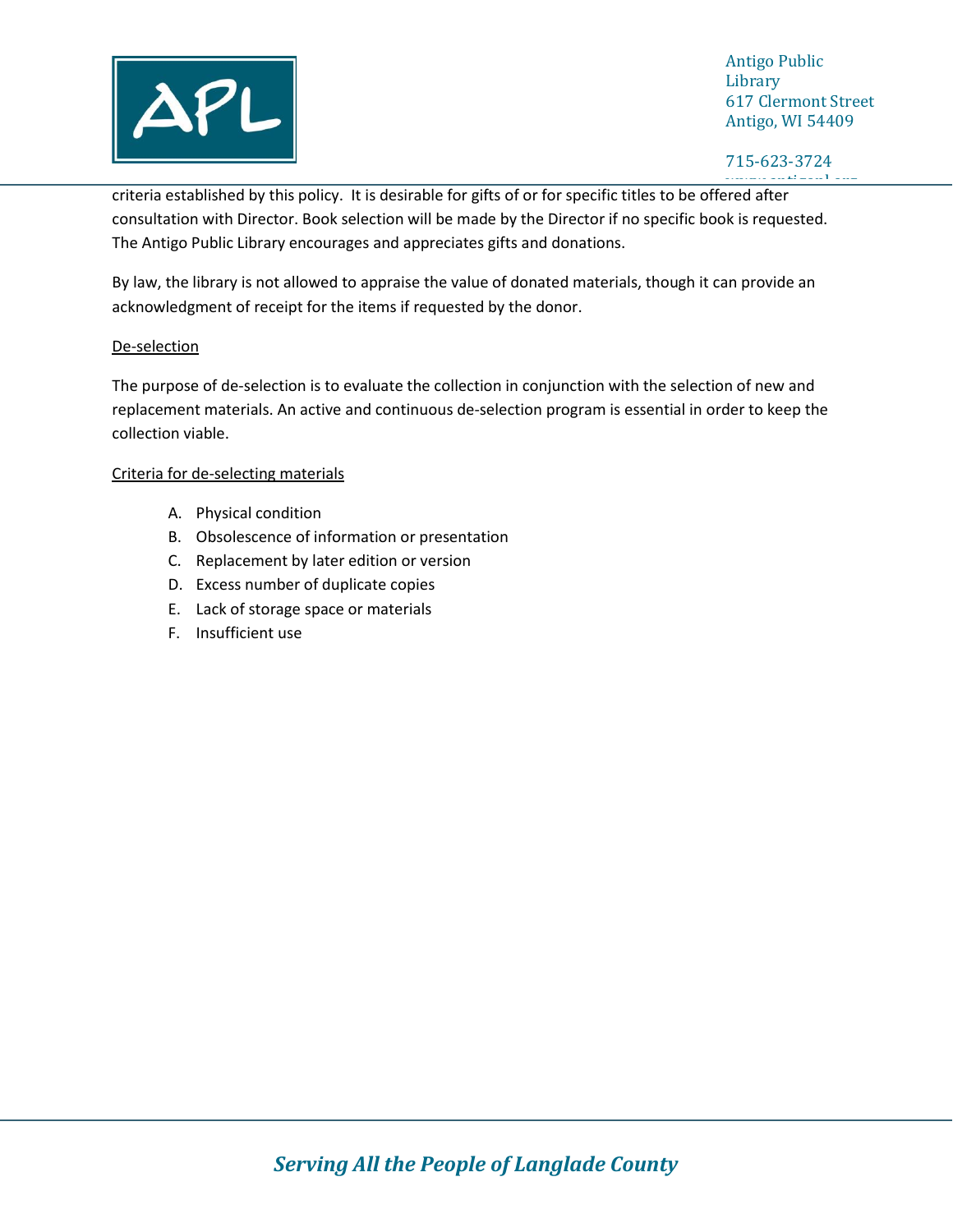

715-623-3724 www.antigopl.org

|                                                                                                                                                                                                                                | Antigo Public Library- Statement of Concern About Library Resources |                    |                       |  |
|--------------------------------------------------------------------------------------------------------------------------------------------------------------------------------------------------------------------------------|---------------------------------------------------------------------|--------------------|-----------------------|--|
| Name and the state of the state of the state of the state of the state of the state of the state of the state of the state of the state of the state of the state of the state of the state of the state of the state of the s |                                                                     |                    |                       |  |
| Date https://www.archive.com/www.archive.com/www.archive.com/www.archive.com/www                                                                                                                                               |                                                                     |                    |                       |  |
|                                                                                                                                                                                                                                |                                                                     |                    |                       |  |
|                                                                                                                                                                                                                                |                                                                     |                    |                       |  |
|                                                                                                                                                                                                                                |                                                                     |                    |                       |  |
| * Do you have a current library card with Antigo Public Library being your home library? Yes / No                                                                                                                              |                                                                     |                    |                       |  |
| * Are you a resident of Langlade county? Yes / No                                                                                                                                                                              |                                                                     |                    |                       |  |
| Do you represent an organization? Yes / No<br>If yes, how many members are residents of Langlade county?                                                                                                                       |                                                                     |                    |                       |  |
| Resources on which you are commenting:                                                                                                                                                                                         |                                                                     |                    |                       |  |
| <b>EXECUTE:</b> Book                                                                                                                                                                                                           |                                                                     | ____________ Movie | _____________Magazine |  |
| _________Content of Library Program _____________Newspaper                                                                                                                                                                     |                                                                     |                    | Other                 |  |
| What department was the material in? _______ Adult _______Teen _______Children's                                                                                                                                               |                                                                     |                    |                       |  |
|                                                                                                                                                                                                                                |                                                                     |                    |                       |  |
|                                                                                                                                                                                                                                |                                                                     |                    |                       |  |
|                                                                                                                                                                                                                                |                                                                     |                    |                       |  |
|                                                                                                                                                                                                                                |                                                                     |                    |                       |  |
| Please answer the following:                                                                                                                                                                                                   |                                                                     |                    |                       |  |
| * Have you read, listened or viewed the entire contents of this resource? Yes / No                                                                                                                                             |                                                                     |                    |                       |  |
| If not, what parts?                                                                                                                                                                                                            |                                                                     |                    |                       |  |
|                                                                                                                                                                                                                                |                                                                     |                    |                       |  |
|                                                                                                                                                                                                                                |                                                                     |                    |                       |  |
|                                                                                                                                                                                                                                |                                                                     |                    |                       |  |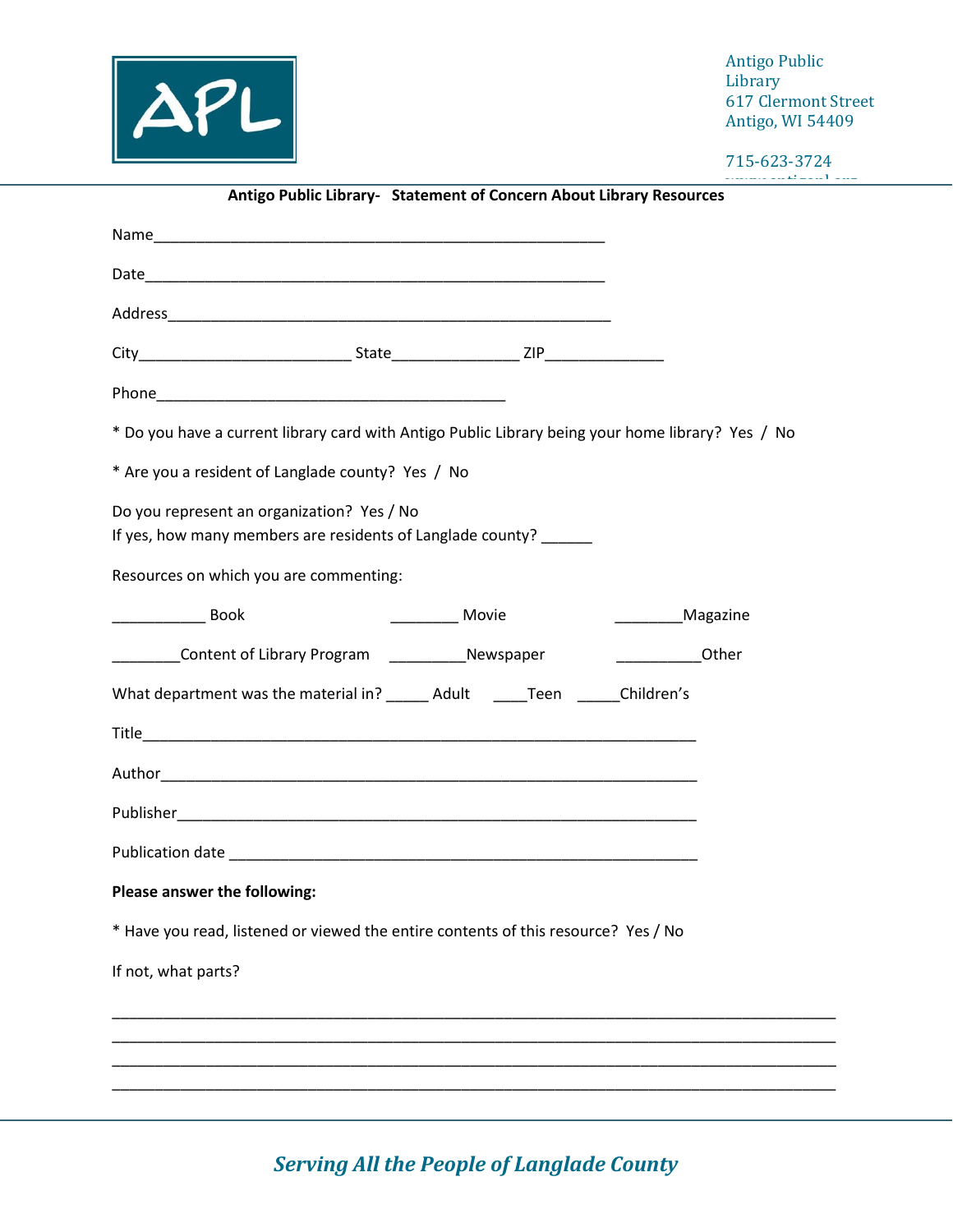

715-623-3724  $\frac{1}{\sqrt{2}}\left(\frac{1}{2}\right)^2\left(\frac{1}{2}\right)^2\left(\frac{1}{2}\right)^2\left(\frac{1}{2}\right)^2$ 

What brought this resource to your attention?

What concerns or pleases you about this resource? Please be as specific as possible.

What do you feel the effect of the material might be?

For what age group would you recommend this material?

In its place, what material of equal or better quality would you recommend that covers the same topic?